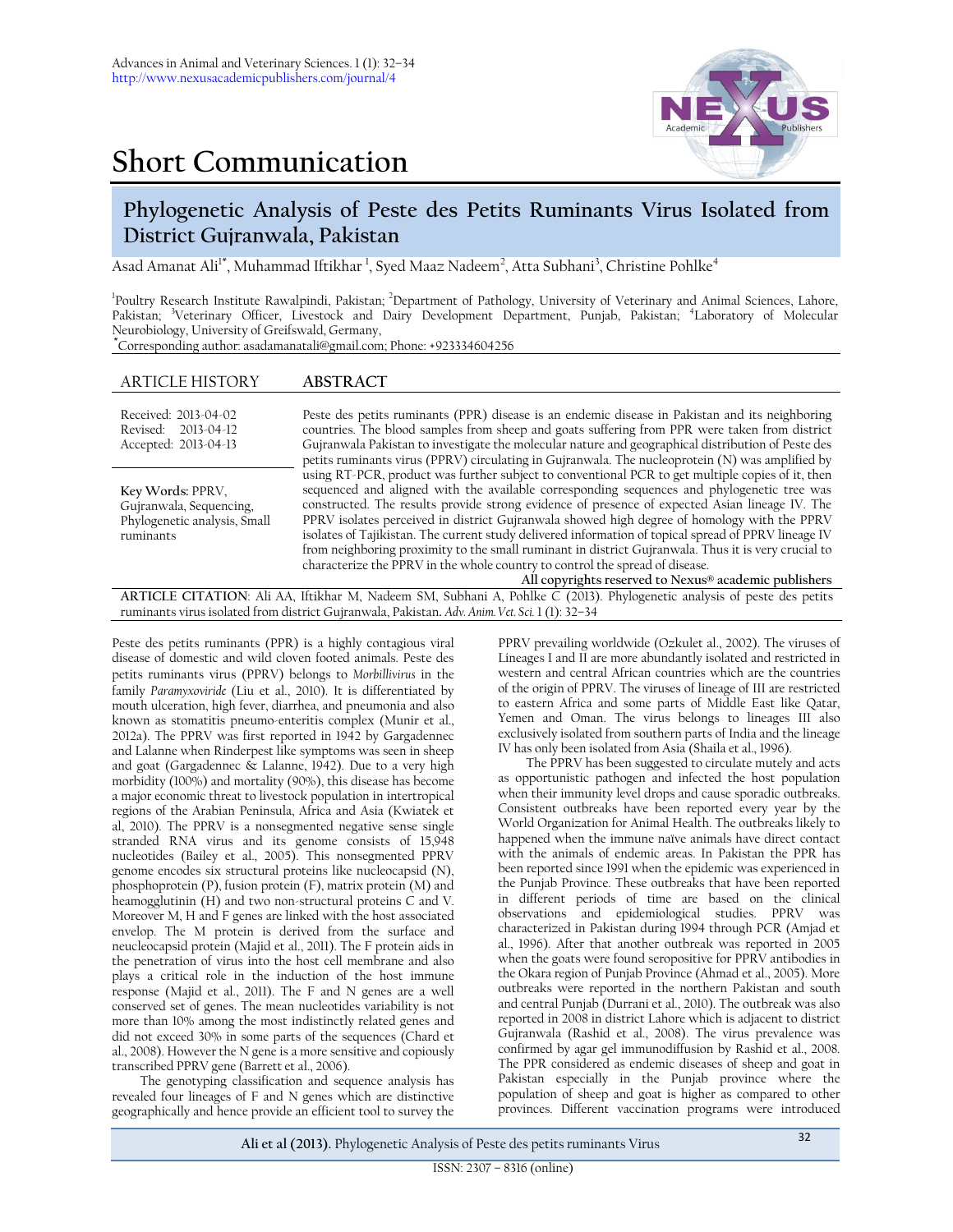

with the live attenuated Virus belonging to Lineage I. Despite of the strict vaccination programs and other preventive and clinical measures the PPR outbreaks are frequent. The PPRV is a contagious virus and it has the ability of spreading through the direct contact with the nasal secretions and intestinal excretions of the infected animals to the healthy animals in close proximity (Ezeibe et al., 2008). In spite of only one serotype the virulence nature of PPRV differ from strain to strain and due to the involvement of secondary infection clinical diagnosis and differential diagnosis with other diseases like pasteurellosis, caprine pleuropneumonia, coccidosis, FMD and contagious ecthyma has become complicated (Emikpe et al., 2010). The current study has been designed to determine the molecular classification, genetic diversity and phylogenetic relationship of PPRV circulating in district Gujranwala of Punjab Province in Pakistan.

The blood samples were collected from PPR suspected diseased animals from September to December 2012 from sheep (n=14) and goat (n=18) within the vicinity of district Gujranwala. All the animals were suffering from respiratory disease with high fever ranges 104-106°F. Other signs include mucopurulent nasal discharge, severe bronchopneumonia, necrotic stomatitis, and profuse diarrhea. All animals died after 7 to 13 days of clinical signs. The 200µl of whole blood samples from individual animals was taken and was spotted on QIAcard FTA indicator Four Spots (Qiagen, Hilden, Germany). The QIAcard's function is to lyse host and virus cells and to preserve the genomic

material. The QIAcards has the ease of transportation of blood samples. Total RNA was eluted from QIAcard as described before (Munir et al., 2012b). The viral N gene (Accession No: Q08823) was targeted by employing real-time RT-PCR to confirm the presence of PPRV from blood samples by using Rotor-Gene 6000 real-time analyzer by Qiagen (Kwiatek et al., 2010). AgPath ID one-step RT-PCR kit (Applied Biosystem, USA) was used in this study. FAM was employed as reporter dye, which shows amplification after every annealing step of each cycle. The samples that showed threshold cycle (Ct) values <35 were consider positive for PPRV. A total of 9 samples (sheep,  $n=4$  and goat,  $n=5$ ) were found positive and then these samples were further amplified in a conventional PCR with hypervariable 3'-end of the N gene using primers NP3 (5'-TCTCGGAAATCGCCTCACAGACTG-3<sup>\*</sup>) and NP4 (5´CCTCCTCCTGGTCCTCCAGAATCT-3´) (Couacy-Hymann et al., 2002). The PCR products were extracted from the gel and cloned in pCR3.0 vector by using TOPO TA cloning kit (Invitrogen, USA). The sequencing of N gene from each outbreak (sheep and goat) was sequenced by using ABI PRISM BigDye Terminator version 3.1 (Applied Biosystems, USA). The homologies of the sequences from both outbreaks were found as 100% in this study. The sequences then were aligned with all published sequences based on gene bank representing all lineages of PPRV. The neighbor-joining method and Kimura two-parameter model in MEGA5 (CEMI, Tempe, AZ, USA) was employed to built a phylogenetic tree.



**Ali et al (2013).** Phylogenetic Analysis of Peste des petits ruminants Virus <sup>33</sup>